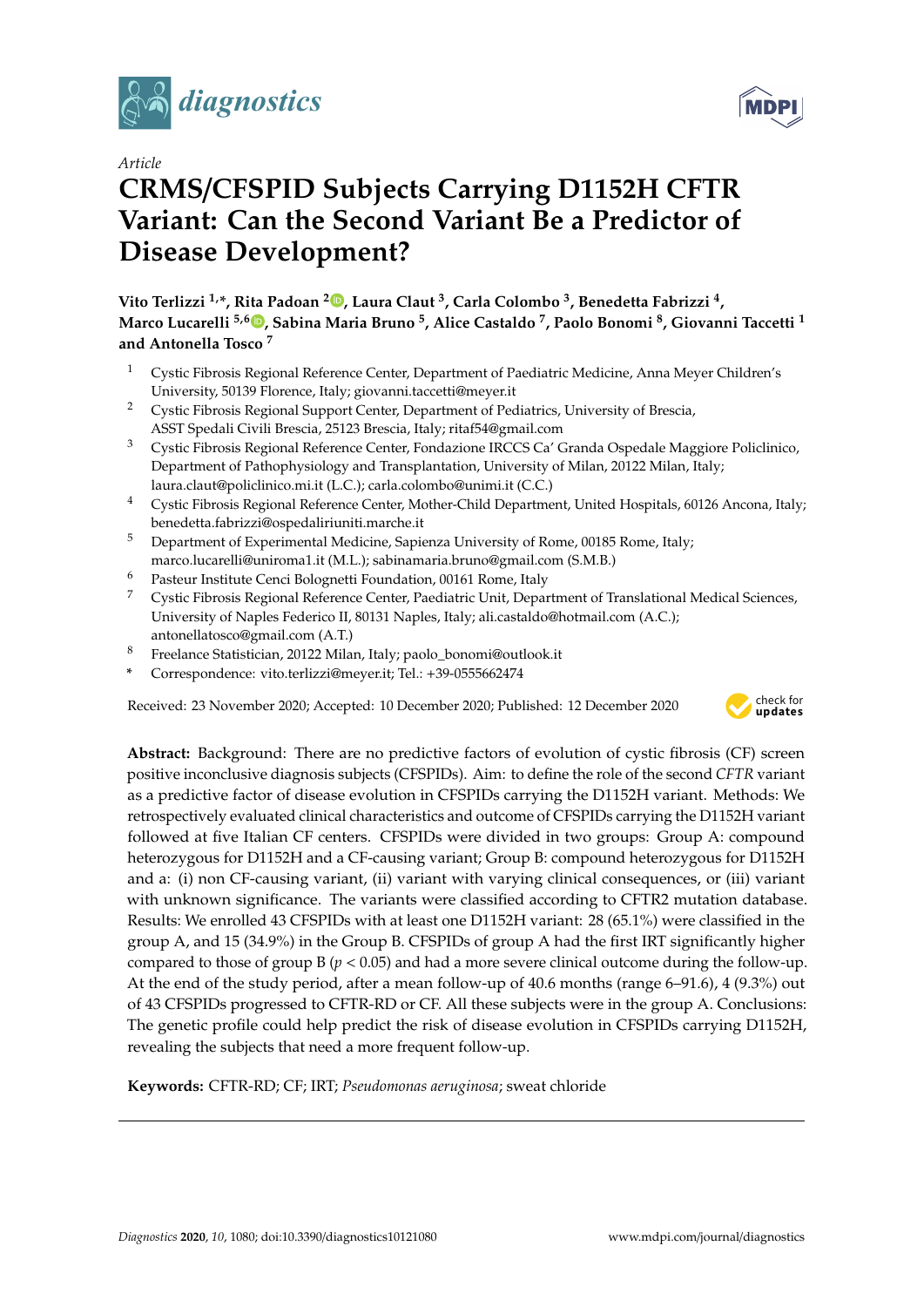## **1. Introduction**

Cystic fibrosis (CF) is the most frequent life-limiting autosomal recessive disorder among Caucasians. It is due to mutations in the CF transmembrane conductance regulator (*CFTR*) gene [\[1\]](#page-6-0). Due to the severity of the disease, newborn screening (NBS) has been widely implemented internationally [\[2](#page-6-1)[,3\]](#page-6-2). A positive immuno-reactive trypsinogen (IRT) at NBS is followed by chloride sweat test and by molecular analysis of *CFTR* mutations. In recent years, the problem of managing subjects with positive IRT and discordant values of sweat chloride (SC) or mutation analysis has become increasingly important for the CF clinicians [\[4\]](#page-6-3). These infants are classified as CFTR-related metabolic syndrome (CRMS) in the North-American nomenclature [\[5\]](#page-6-4) and CF screen positive, inconclusive diagnosis (CFSPID) in Europe [\[6\]](#page-6-5). Recently, the CF Foundation consensus guidelines recommended that the two terms had to be harmonized and their use had to become interchangeable to improve international communications and analysis of clinical outcomes [\[7](#page-6-6)[,8\]](#page-6-7). Infants are currently classified as CRMS/CFSPID if they have a positive IRT test plus: (i) SC <30 mmol/L and 2 CF causing variants of which at least 1 with unclear phenotypic consequences, or (ii) SC 30–59 mmol/L and 1 or 0 CF-causing variants [\[6\]](#page-6-5).

Many of these children will remain asymptomatic, but later in life, a percentage of them will develop symptoms suggestive of CFTR-related disorder (CFTR-RD) or CF [\[9–](#page-6-8)[12\]](#page-7-0). The prevalence of CRMS/CFSPID cases is extremely variable in different countries, depending on the specific NBS algorithm and on the type of genetic analysis carried out [\[13,](#page-7-1)[14\]](#page-7-2). Similarly, the percentage of cases that evolve to CF or to CFTR-RD and the age of evolution are variable in turn, and no markers are available so far to predict the cases of CRMS/CFSPID with a higher risk to evolve [\[12\]](#page-7-0).

This poses a severe dilemma on how to monitor CFSPID patients, with what intensity, with what protocols, and for how long, given that only a small percentage of them will evolve.

The D1152H (p.Asp1152His, c.3454G>C) is a class IV CFTR variant causing the production of an abnormal CFTR protein that is only partially activated by cAMP, consequently it is associated to some CFTR protein residual activity [\[15\]](#page-7-3). Currently, the CFTR2 database classifies D1152H as a variant with varying clinical consequences (VVCC), i.e., the D1152H *in trans* with a CF-causing variant may or may not cause CF (http://[www.http.com](http://www.http.com//www.cftr2)//www.cftr2). The clinical expression of CF in patients with the D1152H variant is heterogeneous, and seem to depend mainly on the causing variant in trans: more severe in individuals carrying a class I–II–III pathogenetic variant on the other allele than in those with class IV–V pathogenetic variant or homozygous for D1152H [\[15,](#page-7-3)[16\]](#page-7-4).

The Italian CF population carries less frequently the F508del mutation as compared to the North-American and northern European populations; on the contrary, CF pathogenetic variants with residual function or VVCC are more frequent, such as D1152H present in 2.9% of CF patients [\[16\]](#page-7-4).

The D1152H mutation has been frequently observed in subjects with CRMS/CFSPID [\[12\]](#page-7-0). Thus, we retrospectively evaluated clinical characteristics and outcome of CRMS/CFSPID infants carrying the D1152H pathogenetic variant, followed at five Italian reference CF centers in order to define the role of the second CFTR pathogenetic variant as a predictive factor of disease evolution.

## **2. Materials and Methods**

The study was approved by the Ethical committee of the CF coordinator centre (Florence, Ethics Clearance number 140/2018, on 1 October 2018) and subsequently by all Ethical committees of the participating CF centers.

### *2.1. Diagnostic Test and Clinical Data*

All CRMS/CFSPID subjects born from 1 January 2011 to 31 August 2018, followed at 5 CF Italian centers and carrying at least a D1152H variant on one allele, were selected. The retrospective study ended on 31 December 2018.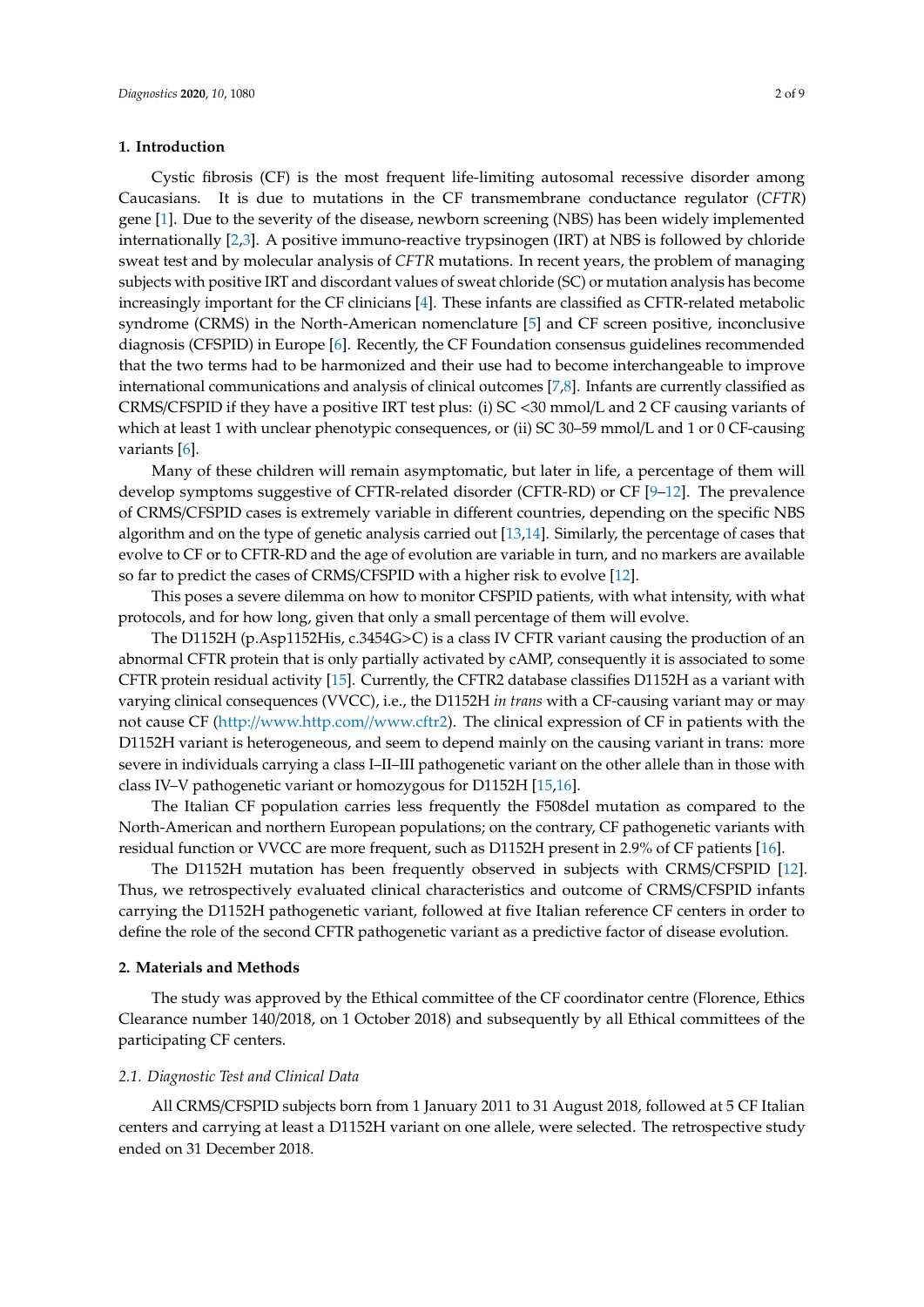CFTR gene sequencing [\[17\]](#page-7-5) and multiplex ligation-dependent probe amplification (MLPA), were performed in all CRMS/CFSPID with SC in the intermediate range and for one center [\[12\]](#page-7-0), also in the presence of one pathogenic variant after first-level genetic analysis regardless of SC value.

Clinical, genetic and microbiological data, SC levels [\[18\]](#page-7-6), and informations about management during follow-up (growth, pulmonary exacerbation, complications) were collected. All clinical data were recorded by research assistants (monitors) trained in audit visits.

Pancreatic sufficiency was based on fecal elastase value higher than 200  $\mu$ g/g [\[19\]](#page-7-7). Oropharyngeal swab cultures were undertaken according to the clinical practice of each center. Chronic infection was defined following Leeds criteria [\[20\]](#page-7-8). Pulmonary exacerbations were defined according to the CF Foundation criteria [\[21\]](#page-7-9).

According to the genetic profile and to the CFTR2 mutation database (https://[cftr2.org](https://cftr2.org/)/), CRMS/CFSPID subjects were divided in two groups:

- 1. Group A: compound heterozygous for D1152H and a CF causing variant;
- 2. Group B: compound heterozygous for D1152H and a: (i) non-CF causing variant; (ii) variant with varying clinical consequences; (iii) variant of unknown significance.

During follow-up, CRMS/CFSPID subjects were reclassified by clinicians as: (i) CF, if with pathological SC ( $\geq 60$  mmol/L) or multi-organ involvement [\[22\]](#page-7-10); CFTR-related disorder (CFTR-RD), in case of SC in the intermediate or normal range and single-organ involvement [\[23\]](#page-7-11).

The study was funded by the Italian Cystic Fibrosis Research Foundation (FFC#30/2018) and approved by the Ethical committee of the CF coordinator center (Florence, Ethics Clearance number 140/2018) and subsequently by all Ethical committees of the participating CF centers.

#### *2.2. Statistical Analysis*

Descriptive statistics for quantitative variables were obtained according to normal distribution tests. Comparisons between independent samples were performed using Levene's test to assess the equality of variances and two-tailed Student's t-test for the equality of the means.

Chi-Squared test was used to determine independence of two categorical variables. For small samples a second check was performed with The Fisher Exact.

The level of statistical significance was expressed as a p-value, and it was considered statistically significant if it was less than 0.05.

## **3. Results**

We enrolled 43 CFSPID subjects (21 males, 48.8%) with at least one D1152H variant. Among the 43 subjects enrolled, 28 (65.1%) out of 43 were included in group A; 15 (34.9%) out of 43 in group B (Supplemental Table S1). The list of *CFTR* variants of the two groups is shown in Supplemental Table S2. All mothers of the subjects were Caucasian. All the subjects were pancreatic sufficient at birth and at the end of the study period (31 December 2018).

As shown in Table [1](#page-2-0) and in Figure [1,](#page-3-0) CRMS/CFSPID subjects of group A showed a mean first blood IRT significantly higher compared to subjects of group B (96.6 ng/mL vs. 78.4 ng/mL; *p* = 0.007), while there was no significant difference between the first SC value within the two groups (27.8 mmol/L vs. 24.2 mmol/L  $p = 0.328$ ).

<span id="page-2-0"></span>**Table 1.** Immunoreactive trypsinogen (IRT) and sweat chloride value in CRMS/CFSPID subjects.

|                                           | п  | Group A            | nr | Group B             | v     |
|-------------------------------------------|----|--------------------|----|---------------------|-------|
| Mean IRT (ng/mL)<br>IOR§ 25-75            | 28 | 96.6<br>74.2–110.1 | 15 | 78.4<br>$68 - 82.1$ | 0.007 |
| Mean Sweat chloride (mmol/L)<br>IOR 25-75 | 28 | 27.8<br>$21 - 34$  | 15 | 24.2<br>$11 - 32$   | 0.328 |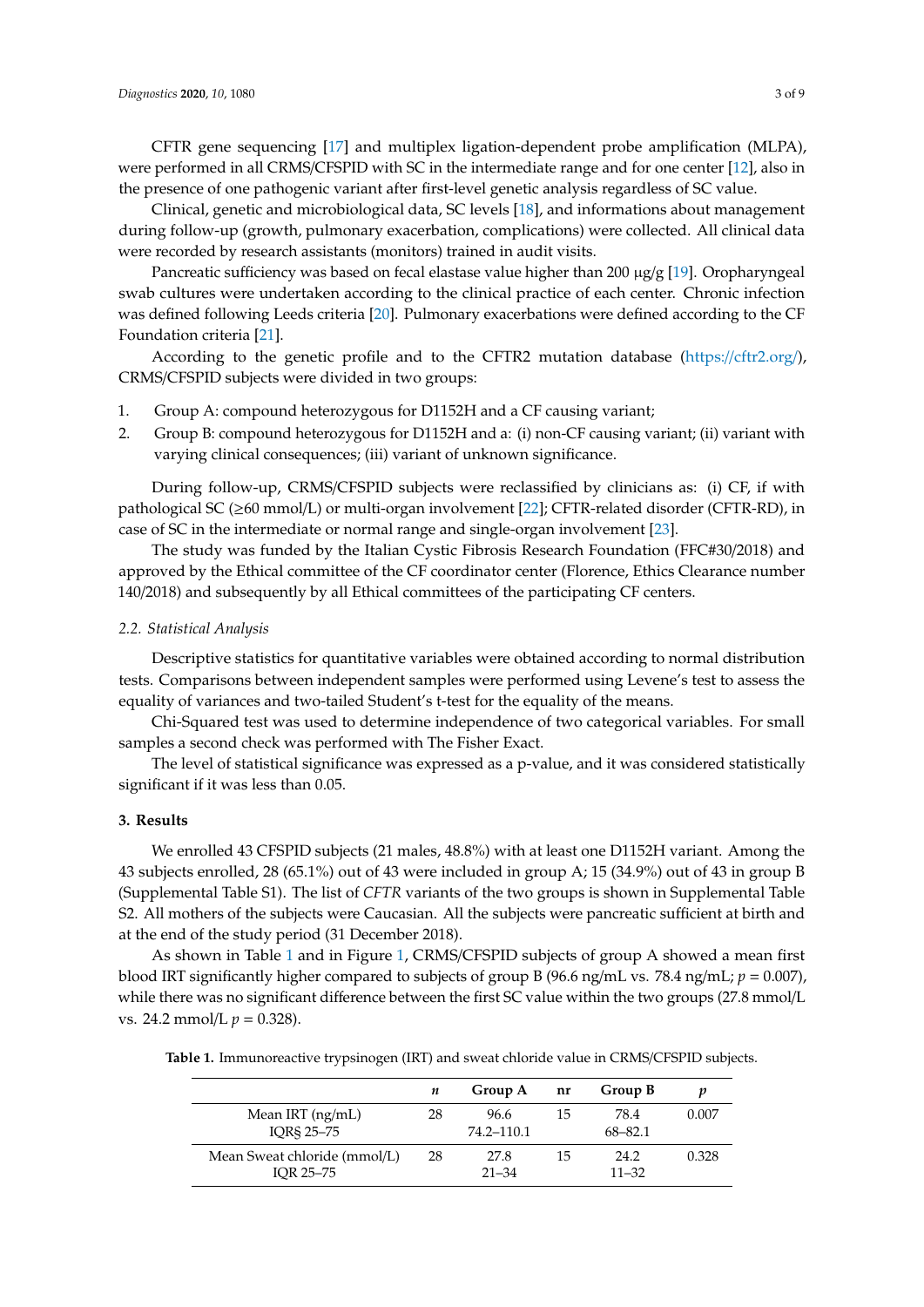<span id="page-3-0"></span>

Figure 1. IRT (ng/mL) and first sweat chloride (mmol/L) values of 43 CRMS/CFSPID subjects (in red for infants of group A and in blue for infants of group B).

<span id="page-3-1"></span>The clinical characteristics of CRMS/CFSPID subjects of two groups are summarized in Table [2.](#page-3-1)

|                                           | Group A   |               | Group B |         |         |
|-------------------------------------------|-----------|---------------|---------|---------|---------|
|                                           | N         | $\frac{0}{0}$ | N       | $\%$    | p       |
| A. Clinical symptoms                      |           |               |         |         |         |
| Pancreatic sufficiency                    | 28/28     | 100%          | 15/15   | 100%    |         |
| Pancreatitis                              | 3/26      | 11.5%         | 0/15    | $0.0\%$ | 0.110   |
| Metabolic hypochloremic alkalosis         | 1/26      | 3.8%          | 0/15    | $0.0\%$ | 0.442   |
| <b>B. Respiratory Infection</b>           |           |               |         |         |         |
| Pseudomonas aeruginosa *                  | 10/26     | 38.5          | 1/13    | $7.7\%$ | 0.044   |
| <b>MSSA</b>                               | $12/26$ ° | 46.2%         | 6/13    | 46.2%   | 0.871   |
| <b>MRSA</b>                               | 3/26      | 11.5%         | 2/13    | 15.4%   | 0.735   |
| C. Pulmonary exacerbations                |           |               |         |         |         |
| N of antibiotic therapy in the first year | 25        | 1.8           | 13      | 0.6     | 0.027   |
| IOR 25-75                                 |           | $0 - 3$       |         | $0 - 0$ |         |
| D. Diagnostic tools performed             |           |               |         |         |         |
| Oropharyngeal swab                        | 26/26     | 100.0%        | 13/15   | 86.7%   | 0.056   |
| Chest X-ray                               | 25/26     | 96.2%         | 7/15    | 46.7%   | < 0.001 |
| E. Therapies                              |           |               |         |         |         |
| Chest physiotherapy                       | 18/26     | 69.2%         | 2/15    | 13.3%   | 0.001   |
| Saline Supplementation                    | 15/26     | 57.7%         | 3/15    | 20.0%   | 0.019   |

**Table 2.** Clinical characteristics of CRMS/CFSPID subjects.

Abbreviations: MSSA: methicillin-susceptible Staphylococcus aureus; MRSA: methicillin-resistent Staphylococcus aureus. \* No subject developed chronic Pseudomonas aeruginosa infection. ◦ Two subjects developed chronic MSSA infection. ˆ One subject developed chronic MRSA infection.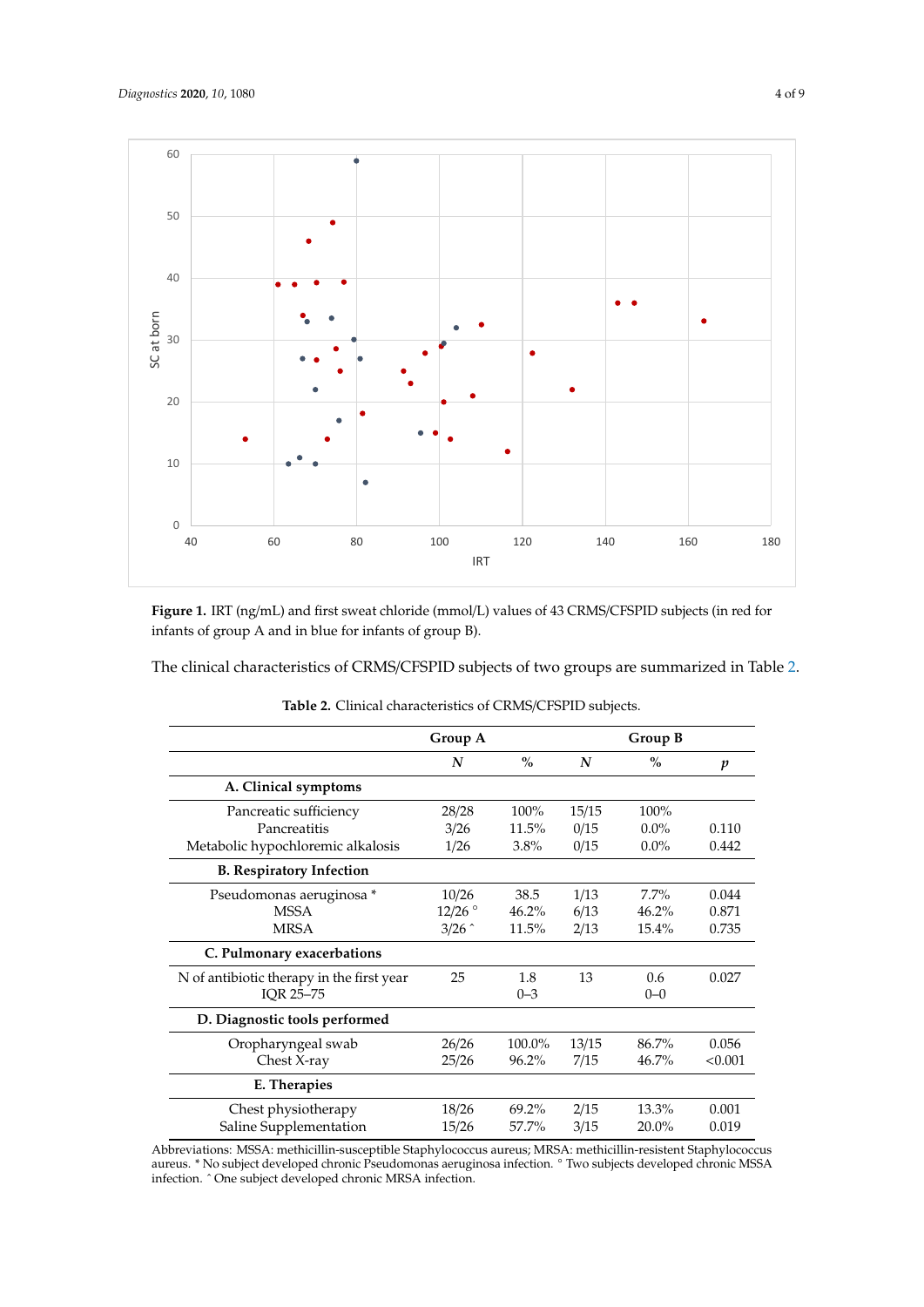During follow-up, CRMS/CFSPID subjects of group A had episodes of pancreatitis in 3 (11.5%) and metabolic alkalosis in 1 (3.8%) out of 26 cases, while none of the subjects in group B had symptoms. Furthermore, subjects of group A underwent chest x-ray and physiotherapy treatment significantly more frequently than subjects of group B. In the same way, *P. aeruginosa* was more frequently isolated from CRMS/CFSPID subjects of group A (38.5% vs. 7.7%; *p* < 0.05). None of these children developed a chronic infection (Table [3\)](#page-4-0).

<span id="page-4-0"></span>

| Age of Final<br>Diagnosis (Months) | Final<br><b>Diagnosis</b> | First<br>Variant | Second<br>Variant | <b>Symptoms</b>     | <b>First sweat</b><br>Chloride (mmol/L) | <b>Last Sweat</b><br>Chloride (mmol/L) |
|------------------------------------|---------------------------|------------------|-------------------|---------------------|-----------------------------------------|----------------------------------------|
| 43                                 | CF                        | D1152H           | G542X             | <b>None</b>         | 34                                      |                                        |
| ⇁                                  | CFTR-RD                   | D1152H           | R1158X            | Pancreatitis        | 20                                      | 20                                     |
| 27                                 | CFTR-RD                   | D1152H           | L732X             | Pancreatitis        |                                         | 21                                     |
|                                    | CFTR-RD                   | D1152H           | F508del           | <b>Pancreatitis</b> |                                         | 24                                     |

**Table 3.** Characteristics of CRMS/CSPID subjects who progressed to CFTR-RD/CF.

Abbreviations: CF: Cystic fibrosis; CFTR-RD: Cystic fibrosis transmembrane conductance regulator Related Disorder.

At the end of the study period, after a mean follow up of 40.6 months (range 6–91.6), 39 (88.6%) out of 43 asymptomatic children remained in the CRMS/CFSPID category; on the other hand, 3 CRMS/CFSPID subjects progressed to CFTR-RD diagnosis for pancreatitis and one converted to CF for SC in pathological range. All these subjects were in the group A (Table [3\)](#page-4-0).

## **4. Discussion**

This is the first study to analyze the role of the *CFTR* genotype as a predictor of disease evolution in CRMS/CFSPID children. The study demonstrates that CRMS/CFSPID subjects with D1152H in trans with a *CFTR* variant classified as CF-causing according to the CFTR2 database (Group A) more frequently develop episodes of pancreatitis, isolation of *P. aeruginosa* and respiratory exacerbations in the first year of life, or they required respiratory physiotherapy, radiological examinations, or saline supplementation. Furthermore, these subjects have a higher risk to evolve to CF.

Selecting the cases of CRMS/CFSPID that need a follow-up is an important objective in NBS programs, since: (i) The number of such cases identified during NBS is dramatically increasing [\[9](#page-6-8)[–12\]](#page-7-0), the referring and following of these infants in CF centers creates a burden on both their families and on the health-care system [\[24\]](#page-7-12), and finally, (ii) the evaluation of such subjects in CF center enhances the risk of bacterial colonizations [\[25\]](#page-7-13).

Thus, since a balance is needed between over medicalization and under-treatment of CRMS/CFSPID subjects, the possibility to stratify their risk to progress is mandatory. At present, there are no predictive markers of evolution of CRMS/CFSPID subjects in CF or in CFTR-RD during follow-up [\[12\]](#page-7-0) and it is difficult for pediatricians to reassure the families in regards to their kid's future [\[12](#page-7-0)[,24\]](#page-7-12).

As we demonstrated for the risk of pancreatitis in CF children [\[26\]](#page-7-14), it would be very useful also in CRMS/CFSPID subjects to be able to predict, already on the basis of the individual genetic profile, the risk of developing CF related symptoms in order to diversify the follow up.

Few studies have looked for predictors of disease evolution in CRMS/CFSPID: A study suggested that NBS IRT levels at birth may help predict the likelihood of CF among infants with CRMS/CFSPID [\[27\]](#page-7-15). In our cohort, the group with a causing variant in trans had a significantly higher IRT value than the other group, but it was not possible to identify a discriminating cut-off value for the large overlap of the values between the two groups. Moreover, the IRT values obtained in the four subjects subsequently evolved were confused within the distribution of the subjects of both the groups, as it appears in Figure [1.](#page-3-0) On the other hand, in a previous study on the long-term follow-up of subjects with CRMS/CFSPID, we demonstrated that IRT at birth was unable to predict the evolution of CRMS/CFSPID subjects [\[12\]](#page-7-0).

Recently, a role of lung clearance index to identify lung disease early and thus the risk to evolve to asymptomatic CRMS/CFSPID subjects has been reported [\[28\]](#page-7-16), but our data did not confirm such evidence.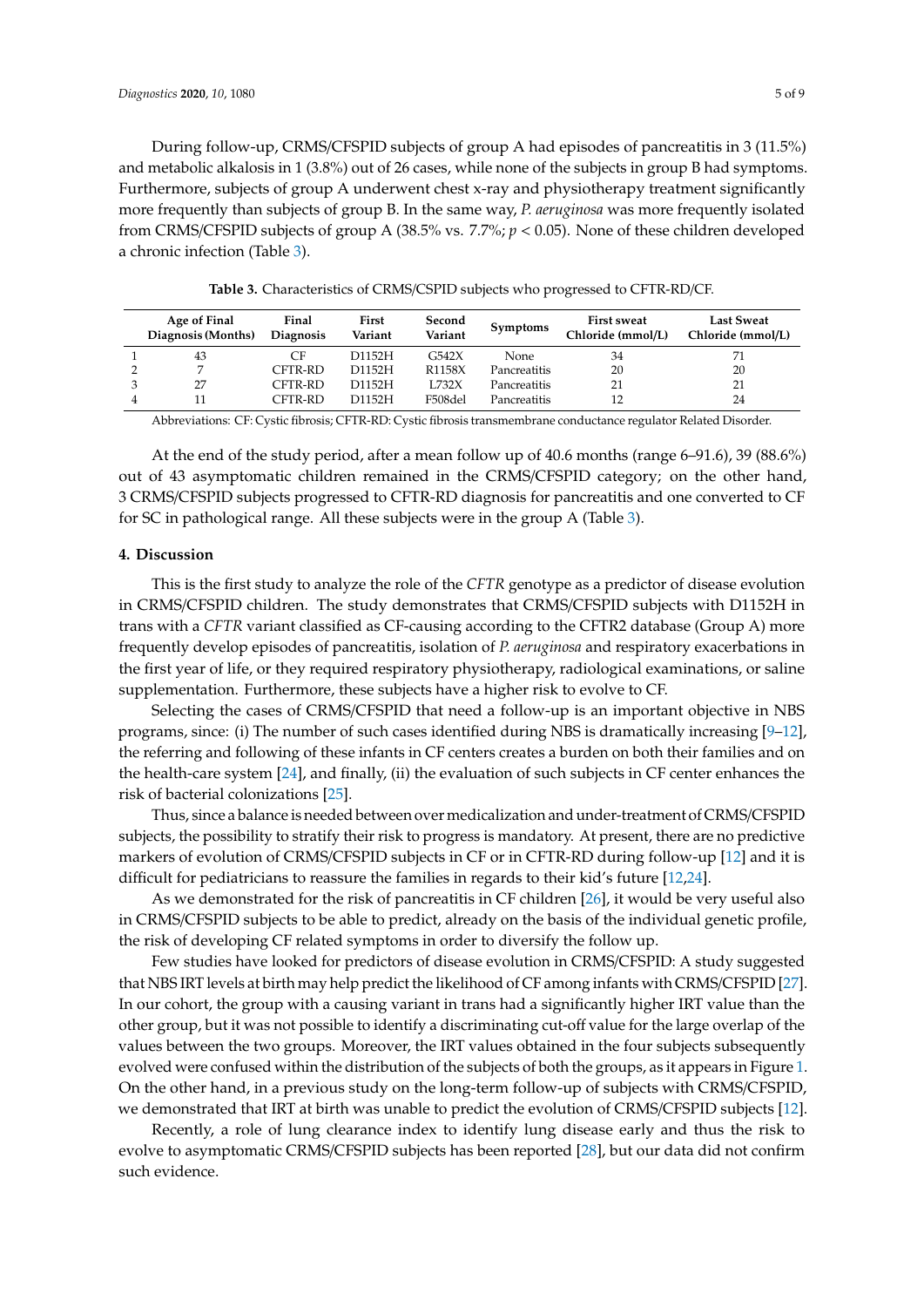Other studies suggested that the conversion of CRMS/CFSPID to CF could be predicted by the values of SC at birth [\[28](#page-7-16)[,29\]](#page-7-17), although other studied did not confirm this evidence: A study on sixty-three CRMS/CFSPID subjects matched with 63 CF subjects diagnosed by NBS showed that those CRMS/CFSPID converted to CF had SC values at birth comparable to those who did not convert [\[30\]](#page-8-0). Similarly, in our cohort and in a previous study by our group including eighty-two CRMS/CFSPID infants, the values of SC at birth in infants converted to CF or to CFTR-RD were not significantly different as compared to not-evolved cases.

Finally, no clinical and no anthropometric data collected during the monitoring of CRMS/CFSPID subjects was useful to predict their outcome in the present, and in most previous studies.

To data, serial repeated sweat testing remains the only non-invasive parameter to monitor the disease development in CRMS/CFSPID cohorts [\[11](#page-6-9)[,31\]](#page-8-1), since the evaluation of CFTR function on the basis of intestinal current measurement in samples from rectal biopsy or nasal potential difference in children are slightly invasive, although reproducible, according to guidelines [\[32–](#page-8-2)[34\]](#page-8-3).

Some studies demonstrated that the extended *CFTR* gene analysis enhances the percentage of CRMS/CFSPID cases diagnosed at birth [\[11,](#page-6-9)[12,](#page-7-0)[27\]](#page-7-15). The subsequent follow-up of such subjects permits to identify early cases that evolve to CFTR-RD [\[12\]](#page-7-0) or to CF [\[11](#page-6-9)[,12](#page-7-0)[,27\]](#page-7-15) not revealed by NBS. However, sequencing analysis often leads to the identification of (i) non-CF causing variants such as L997F [\[35](#page-8-4)[–37\]](#page-8-5), (ii) variants with varying clinical consequences, and (iii) variants of unknown significance. In the present study, we demonstrated that CRMS/CFSPID subjects carrying the D1152H variant in trans with a mutation classified as caused by CFTR2 had a more severe expression during the follow-up and a higher risk to evolve in CFTR-RD and CF.

In our previous Italian study on patients heterozygous for D1152H and carrying a class I-III or IV–V variant in trans  $(N = 84)$ , only 1 patient (4%) in the group of 25 patients  $< 10$  y carrying a severe class I-III CFTR variant (i.e., who would belong to group A in the current study) developed chronic or recurrent pancreatitis [\[15\]](#page-7-3). In this cohort of CRMS/CFSPID infants, however, as many as 3 out of 26 patients in group A (11.5%) aged < 8 years showed episodes of pancreatitis and were classified as CFTR-RD. This discrepancy may be due to the current increased attention and awareness of the risk of pancreatitis in children carrying a D1152H and a CF causing variant.

We studied CRMS/CFSPID infants with at least one copy of the D1152H, because: (i) Such variant has a high frequency in the Italian CF population [\[16\]](#page-7-4) and in CRMS/CFSPID subjects [\[11](#page-6-9)[,12\]](#page-7-0), and (ii) previous data indicated that the clinical expression of CF in patients with the D1152H is heterogeneous and may in part depend on the pathogenic variant in trans [\[15\]](#page-7-3). Furthermore, recent data show that, over time, variants with residual function such as D1152H can determine a markedly reduced life expectancy [\[38,](#page-8-6)[39\]](#page-8-7) and the Food and Drug Administration approved the use of ivacaftor, a CFTR potentiator, to also treat patients carrying D1152H [\[40\]](#page-8-8). Thus, the identification of CRMS/CFSPID infants at higher risk to evolve in CF and the early diagnosis of the progression could be a useful tool also for the early identification of subjects eligible for the use of CFTR modulators.

#### **5. Conclusions**

Our data show that most CRMS/CFSPID subjects carrying the D1152H variant remain without a definitive diagnosis after several years of follow-up. However, a minority of them develops CF-related symptoms, and this occurs more frequently in individuals with a CF-causing variant in trans. They also develop clinical complications more frequently during the follow-up. Such data, which must be confirmed in CRMS/CFSPID subjects with other variants, suggest that the careful analysis of the CFTR genotype of CRMS/CFSPID subjects may help to define the cases with a higher risk to progress to CF/CFTR-RD.

**Supplementary Materials:** Supplementary materials can be found at http://[www.mdpi.com](http://www.mdpi.com/2075-4418/10/12/1080/s1)/2075-4418/10/12/1080/ [s1.](http://www.mdpi.com/2075-4418/10/12/1080/s1) Table S1: Title; CFTR genotype, IRT, first and last sweat chloride in the 43 CRMS/CFSPID subjects carrying D1152H variant Table S2: Title; List of *CFTR* variants *in trans* with the D1152H variant.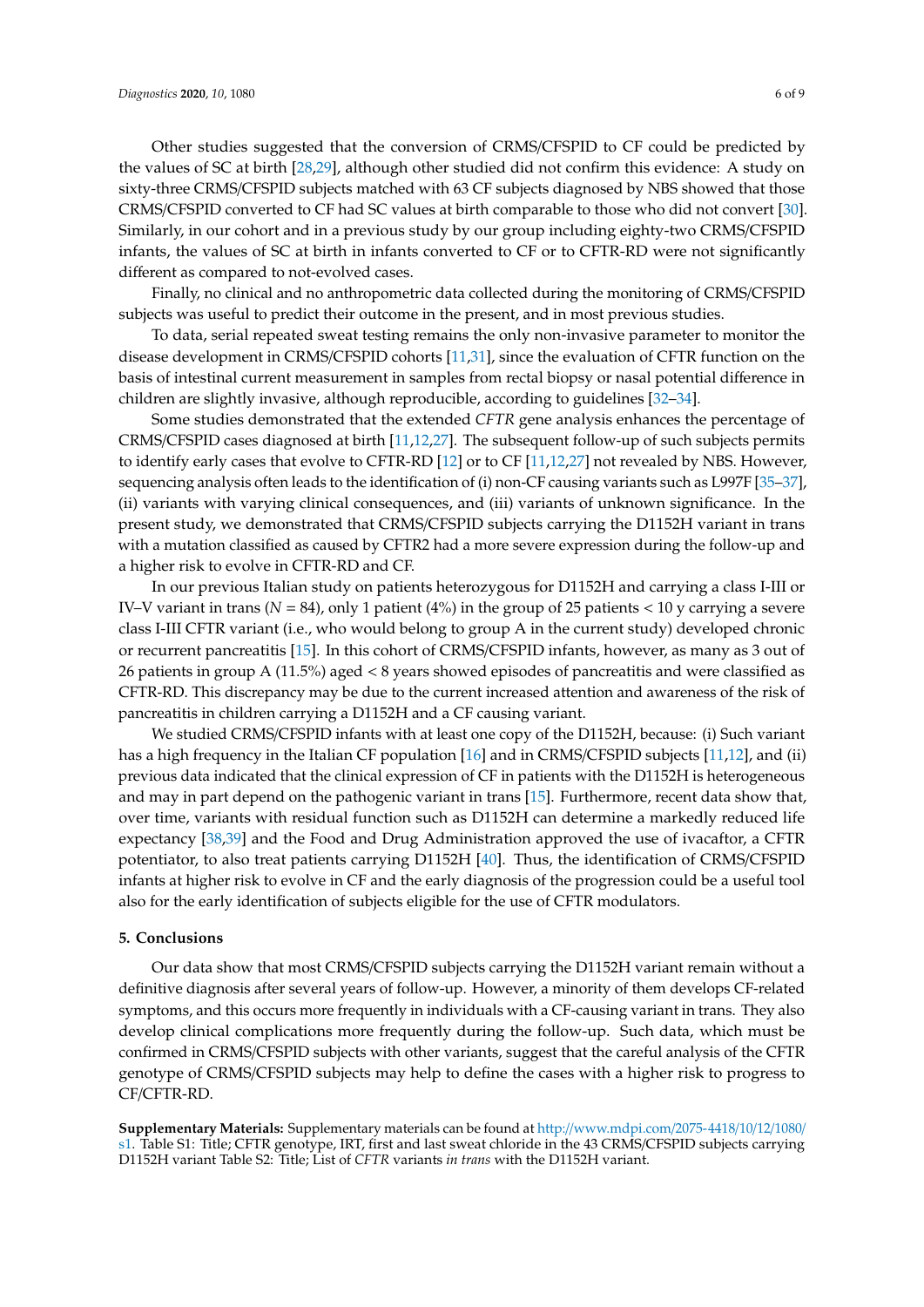**Author Contributions:** All authors revised the paper critically, approved the final version to be published, and agreed to be accountable for all aspects of the work in ensuring that questions related to the accuracy or integrity of any part of the work are appropriately investigated and resolved. As principal investigator, V.T. designed and coordinated the project and this study, interpreted all collected data, and wrote the manuscript. He was also responsible of the data collection at the CF center of Florence; R.P. was a partner of the project, she coordinated the data collection of the CF center of Brescia and interpreted all collected data; L.C. was a partner of the project, she coordinated the data collection of CF center of Milan; C.C. supervised the data collection of CF center of Milan; B.F. coordinated the data collection of the CF centers of Ancona; M.L. and S.M.B. coordinated the genetic data collection; A.C., collected clinical data of the patients followed at the CF center of Naples; P.B. performed statistical analyses; G.T. supervised the data collection of CF center of Florence; A.T. was a partner of the project, she coordinated the data collection of the CF center of Naples and wrote the manuscript. All authors approved the final manuscript as submitted and agree to be accountable for all aspects of the work. All authors have read and agreed to the published version of the manuscript.

**Funding:** All phases of this study were supported by the Italian Cystic Fibrosis Research Foundation (FFC#30/2018).

**Acknowledgments:** This study was funded by the Italian cystic fibrosis Research Foundation-project FFC#30/2018 with the contribution of Delegazione FFC di Siena, Delegazione FFC di Monterotondo Roma, Delegazione FFC di Olbia. Thanks to Pietro Piccinini and Lucia Zavataro who were the study monitors and had a key role in data collection at the participating centers.

**Conflicts of Interest:** The authors have no conflict of interest and no financial relationships relevant to this article to disclose.

## **References**

- <span id="page-6-0"></span>1. Elborn, J.S. Cystic fibrosis. *Lancet* **2016**, *388*, 2519–2531. [\[CrossRef\]](http://dx.doi.org/10.1016/S0140-6736(16)00576-6)
- <span id="page-6-1"></span>2. Southern, K.W.; Munck, A.; Pollitt, R.; Travert, G.; Zanolla, L.; Dankert-Roelse, J.; Castellani, C. A survey of newborn screening for cystic fibrosis in Europe. *J. Cyst. Fibros.* **2007**, *6*, 57–65. [\[CrossRef\]](http://dx.doi.org/10.1016/j.jcf.2006.05.008) [\[PubMed\]](http://www.ncbi.nlm.nih.gov/pubmed/16870510)
- <span id="page-6-2"></span>3. Massie, J.; Curnow, L.; Glazner, J.; Armstrong, D.S.; Francis, I. Lessons learned from 20 years of newborn screening for cystic fibrosis. *Med, J. Aust.* **2012**, *196*, 67–70. [\[CrossRef\]](http://dx.doi.org/10.5694/mja11.10686) [\[PubMed\]](http://www.ncbi.nlm.nih.gov/pubmed/22256939)
- <span id="page-6-3"></span>4. Taccetti, G.; Botti, M.; Terlizzi, V.; Cavicchi, M.C.; Neri, A.S.; Galici, V.; Mergni, G.; Centrone, C.; Peroni, D.G.; Festini, F. Clinical and Genotypical Features of False-Negative Patients in 26 Years of Cystic Fibrosis Neonatal Screening in Tuscany, Italy. *Diagnostics* **2020**, *10*, 446. [\[CrossRef\]](http://dx.doi.org/10.3390/diagnostics10070446) [\[PubMed\]](http://www.ncbi.nlm.nih.gov/pubmed/32630227)
- <span id="page-6-4"></span>5. Griesenbach, U. Faculty Opinions recommendation of Cystic Fibrosis Foundation practice guidelines for the management of infants with cystic fibrosis transmembrane conductance regulator-related metabolic syndrome during the first two years of life and beyond. *Fac. Opin. Post-Publ. Peer Rev. Biomed. Lit.* **2015**, *155*, S106–S16. [\[CrossRef\]](http://dx.doi.org/10.3410/f.724904901.793506139)
- <span id="page-6-5"></span>6. Ren, C.; Borowitz, D.; Gonska, T.; Howenstine, M.S.; Levy, H.L.; Massie, J.; Milla, C.; Munck, A.; Southern, K.W. Cystic Fibrosis Transmembrane Conductance Regulator-Related Metabolic Syndrome and Cystic Fibrosis Screen Positive, Inconclusive Diagnosis. *J. Pediatrics* **2017**, *181*, S45–S51. [\[CrossRef\]](http://dx.doi.org/10.1016/j.jpeds.2016.09.066)
- <span id="page-6-6"></span>7. Munck, A.; Mayell, S.; Winters, V.; Shawcross, A.; Derichs, N.; Parad, R.; Barben, J.; Southern, K. Cystic Fibrosis Screen Positive, Inconclusive Diagnosis (CFSPID): A new designation and management recommendations for infants with an inconclusive diagnosis following newborn screening. *J. Cyst. Fibros.* **2015**, *14*, 706–713. [\[CrossRef\]](http://dx.doi.org/10.1016/j.jcf.2015.01.001)
- <span id="page-6-7"></span>8. Southern, K.; Barben, J.; Gartner, S.; Munck, A.; Castellani, C.; Mayell, S.; Davies, J.; Winters, V.; Murphy, J.; Salinas, D.; et al. Inconclusive diagnosis after a positive newborn bloodspot screening result for cystic fibrosis; clarification of the harmonised international definition. *J. Cyst. Fibros.* **2019**, *18*, 778–780. [\[CrossRef\]](http://dx.doi.org/10.1016/j.jcf.2019.04.010)
- <span id="page-6-8"></span>9. Ooi, C.Y.; Castellani, C.; Keenan, K.; Avolio, J.; Volpi, S.; Boland, M.; Kovesi, T.; Bjornson, C.; Chilvers, M.A.; Morgan, L.; et al. Inconclusive diagnosis of cystic fibrosis after newborn screening. *Pediatrics* **2015**, *135*, e1377–85. [\[CrossRef\]](http://dx.doi.org/10.1542/peds.2014-2081)
- 10. Levy, H.L.; Nugent, M.; Schneck, K.; Stachiw-Hietpas, D.; Laxova, A.; Lakser, O.; Rock, M.J.; Dahmer, M.K.; Biller, J.; Nasr, S.Z.; et al. Refining the continuum of CFTR-associated disorders in the era of newborn screening. *Clin. Genet.* **2016**, *89*, 539–549. [\[CrossRef\]](http://dx.doi.org/10.1111/cge.12711)
- <span id="page-6-9"></span>11. Terlizzi, V.; Mergni, G.; Buzzetti, R.; Centrone, C.; Zavataro, L.; Braggion, C. Cystic fibrosis screen positive inconclusive diagnosis (CFSPID): Experience in Tuscany, Italy. *J. Cyst. Fibros.* **2019**, *18*, 484–490. [\[CrossRef\]](http://dx.doi.org/10.1016/j.jcf.2019.04.002) [\[PubMed\]](http://www.ncbi.nlm.nih.gov/pubmed/31005549)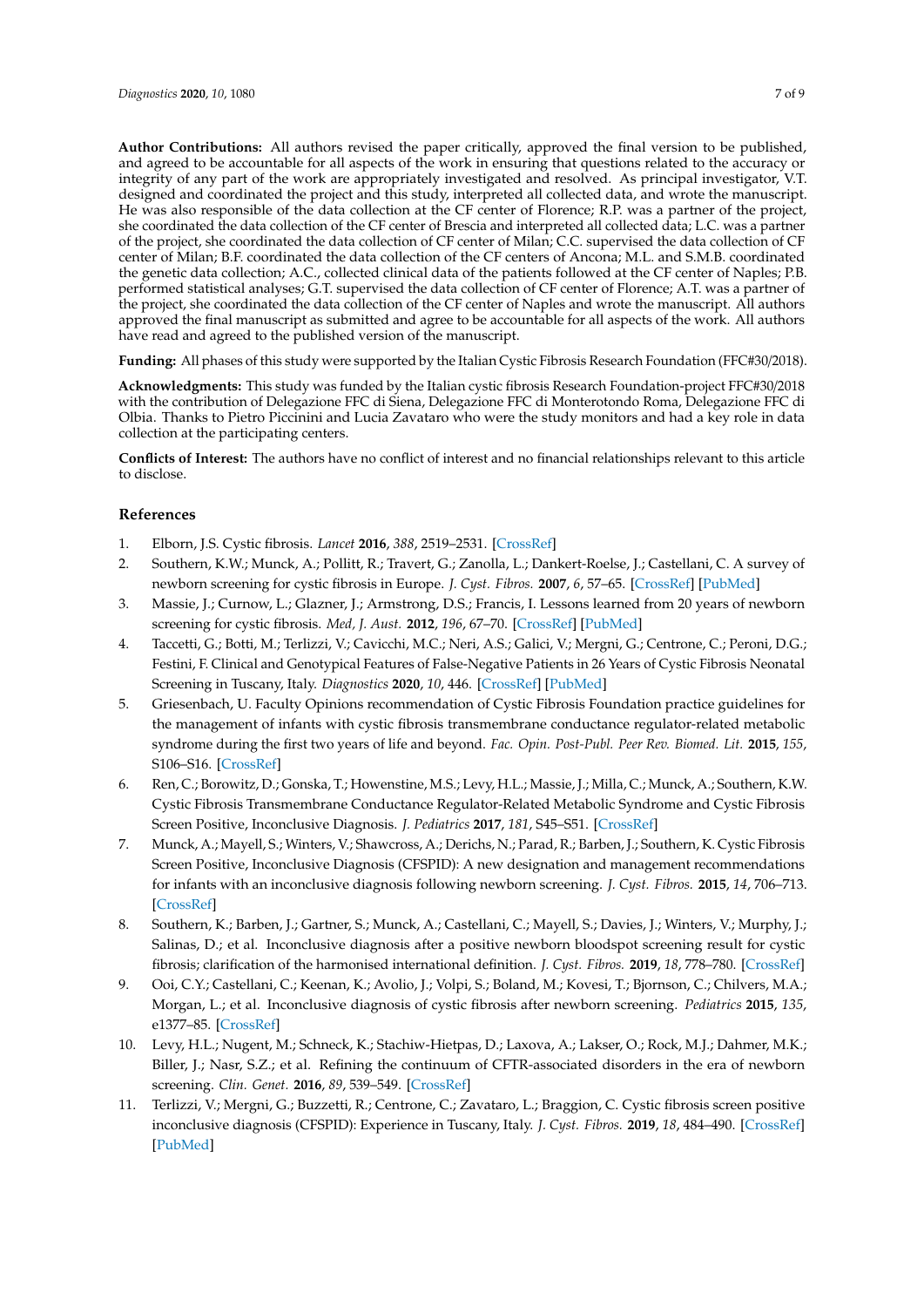- <span id="page-7-0"></span>12. Castaldo, A.; Cimbalo, C.; Castaldo, R.J.; D'Antonio, M.; Scorza, M.; Salvadori, L.; Sepe, A.; Raia, V.; Tosco, A. Cystic Fibrosis-Screening Positive Inconclusive Diagnosis: Newborn Screening and Long-Term Follow-Up Permits to Early Identify Patients with CFTR-Related Disorders. *Diagnostics* **2020**, *10*, 570. [\[CrossRef\]](http://dx.doi.org/10.3390/diagnostics10080570) [\[PubMed\]](http://www.ncbi.nlm.nih.gov/pubmed/32784480)
- <span id="page-7-1"></span>13. Kharrazi, M.; Yang, J.; Bishop, T.; Lessing, S.; Young, S.; Graham, S.; Pearl, M.; Chow, H.; Ho, T.; Currier, R.; et al. California Cystic Fibrosis Newborn Screening Consortium. Newborn Screening for Cystic Fibrosis in California. *Pediatrics* **2015**, *136*, 1062–1072. [\[CrossRef\]](http://dx.doi.org/10.1542/peds.2015-0811) [\[PubMed\]](http://www.ncbi.nlm.nih.gov/pubmed/26574590)
- <span id="page-7-2"></span>14. Munck, A. Inconclusive Diagnosis after Newborn Screening for Cystic Fibrosis. *Int J Neonatal Screen.* **2020**, *6*, 19. [\[CrossRef\]](http://dx.doi.org/10.3390/ijns6010019) [\[PubMed\]](http://www.ncbi.nlm.nih.gov/pubmed/33073016)
- <span id="page-7-3"></span>15. Terlizzi, V.; Carnovale, V.; Castaldo, G.; Castellani, C.; Cirilli, N.; Colombo, C.; Corti, F.; Cresta, F.; D'Adda, A.; Lucarelli, M.; et al. Clinical expression of patients with the D1152H CFTR mutation. *J. Cyst. Fibros.* **2015**, *14*, 447–452. [\[CrossRef\]](http://dx.doi.org/10.1016/j.jcf.2014.12.012) [\[PubMed\]](http://www.ncbi.nlm.nih.gov/pubmed/25583415)
- <span id="page-7-4"></span>16. Giordani, B.; Amato, A.; Majo, F.; Ferrari, G.; Quattrucci, S.; Minicucci, L.; Padoan, R.; Floridia, G.; Salvatore, D.; Carnovale, V.; et al. Gruppo di lavoro RIFC. Report 2015–2016. *Epidemiol. Prev.* **2019**, *43*, 1–36. [\[PubMed\]](http://www.ncbi.nlm.nih.gov/pubmed/31370382)
- <span id="page-7-5"></span>17. Lucarelli, M.; Porcaro, L.; Biffignandi, A.; Costantino, L.; Giannone, V.; Alberti, L.; Bruno, S.M.; Corbetta, C.; Torresani, E.; Colombo, C.; et al. A New Targeted CFTR Mutation Panel Based on Next-Generation Sequencing Technology. *J. Mol. Diagn.* **2017**, *19*, 788–800. [\[CrossRef\]](http://dx.doi.org/10.1016/j.jmoldx.2017.06.002)
- <span id="page-7-6"></span>18. LeGrys, V.A.; Yankaskas, J.R.; Quittell, L.M.; Marshall, B.C.; Mogayzel, P.J., Jr. Cystic Fibrosis Foundation. Cystic Fibrosis Foundation. Diagnostic sweat testing: The Cystic Fibrosis Foundation guidelines. *J. Pediatrics* **2007**, *151*, 85–89. [\[CrossRef\]](http://dx.doi.org/10.1016/j.jpeds.2007.03.002)
- <span id="page-7-7"></span>19. Morinville, V.D.; Husain, S.Z.; Bai, H.; Barth, B.; Alhosh, R.; Durie, P.R.; Freedman, S.D.; Himes, R.; Lowe, M.E.; Pohl, J.; et al. Definitions of Pediatric Pancreatitis and Survey of Present Clinical Practices. *J. Pediatrics Gastroenterol. Nutr.* **2012**, *55*, 261–265. [\[CrossRef\]](http://dx.doi.org/10.1097/MPG.0b013e31824f1516)
- <span id="page-7-8"></span>20. Lee, T.W.; Brownlee, K.G.; Conway, S.P.; Denton, M.; Littlewood, J.M. Evaluation of a new definition for chronic Pseudomonas aeruginosa infection in cystic fibrosis patients. *J. Cyst. Fibros.* **2003**, *2*, 29–34. [\[CrossRef\]](http://dx.doi.org/10.1016/S1569-1993(02)00141-8)
- <span id="page-7-9"></span>21. Flume, P.A.; Mogayzel Jr, P.J.; Robinson, K.A.; Goss, C.H.; Rosenblatt, R.L.; Kuhn, R.J.; Bruce, M.C.; The Clinical Practice Guidelines for Pulmonary Therapies Committee. Cystic fibrosis pulmonary guidelines: Treatment of pulmonary exacerbations. *Am. J. Respir. Crit. Care Med.* **2009**, *180*, 802–808. [\[CrossRef\]](http://dx.doi.org/10.1164/rccm.200812-1845PP) [\[PubMed\]](http://www.ncbi.nlm.nih.gov/pubmed/19729669)
- <span id="page-7-10"></span>22. Farrell, P.M.; White, T.B.; Ren, C.; Hempstead, S.E.; Accurso, F.; Derichs, N.; Howenstine, M.; McColley, S.A.; Rock, M.; Rosenfeld, M.; et al. Diagnosis of Cystic Fibrosis: Consensus Guidelines from the Cystic Fibrosis Foundation. *J. Pediatrics* **2017**, *181*, S4–S15.e1. [\[CrossRef\]](http://dx.doi.org/10.1016/j.jpeds.2016.09.064) [\[PubMed\]](http://www.ncbi.nlm.nih.gov/pubmed/28129811)
- <span id="page-7-11"></span>23. Bombieri, C.; Claustres, M.; De Boeck, K.; Derichs, N.; Dodge, J.; Girodon, E.; Sermet, I.; Schwarz, M.; Tzetis, M.; Wilschanski, M.; et al. Recommendations for the classification of diseases as CFTR-related disorders. *J. Cyst. Fibros.* **2011**, *10*, S86–S102. [\[CrossRef\]](http://dx.doi.org/10.1016/S1569-1993(11)60014-3)
- <span id="page-7-12"></span>24. Langfelder-Schwind, E.; Raraigh, K.S.; Parad, R.B. Practive variation of genetic counselor engagement in the cystic fibrosis newborn screen-positive diagnostic resolution process. *J. Genet. Couns.* **2019**, *28*, 1178–1188. [\[CrossRef\]](http://dx.doi.org/10.1002/jgc4.1170) [\[PubMed\]](http://www.ncbi.nlm.nih.gov/pubmed/31550062)
- <span id="page-7-13"></span>25. Ferroni, A.; Werkhauser-Bertrand, A.; Le Bourgeois, M.; Beauvais, R.; Vrielynck, S.; Durand, C.; Lenoir, G.; Berche, P.; Sermet-Gaudelus, I. Bacterial contamination in the environment of hospitalized children with cystic fibrosis. *J. Cyst. Fibros.* **2008**, *7*, 477–482. [\[CrossRef\]](http://dx.doi.org/10.1016/j.jcf.2008.05.001)
- <span id="page-7-14"></span>26. Terlizzi, V.; Tosco, A.; Tomaiuolo, R.; Sepe, A.; Amato, N.; Casale, A.; Mercogliano, C.; De Gregorio, F.; Improta, F.; Elce, A.; et al. Prediction of acute pancreatitis risk based on PIP score in children with cystic fibrosis. *J. Cyst. Fibros.* **2014**, *13*, 579–584. [\[CrossRef\]](http://dx.doi.org/10.1016/j.jcf.2014.01.007)
- <span id="page-7-15"></span>27. Ooi, C.Y.; Sutherland, R.; Castellani, C.; Keenan, K.; Boland, M.; Reisman, J.; Bjornson, C.L.; Chilvers, M.; Bartlett, L.; Kent, S.; et al. Immunoreactive trypsinogen levels in newborn screened infants with an inconclusive diagnosis of cystic fibrosis. *BMC Pediatrics* **2019**, *19*, 369. [\[CrossRef\]](http://dx.doi.org/10.1186/s12887-019-1756-4)
- <span id="page-7-16"></span>28. Kasi, A.S.; Wee, C.P.; Keens, T.G.; Salinas, D.B. Abnormal Lung Clearance Index in Cystic Fibrosis Screen Positive, Inconclusive Diagnosis (CFSPID) Children with Otherwise Normal FEV1. *Lung* **2019**, *198*, 163–167. [\[CrossRef\]](http://dx.doi.org/10.1007/s00408-019-00307-3)
- <span id="page-7-17"></span>29. Salinas, D.B.; Azen, C.; Young, S.; Keens, T.G.; Kharrazi, M.; Parad, R.B. Phenotypes of California CF Newborn Screen-Positive Children with CFTR 5T Allele by TG Repeat Length. *Genet. Test. Mol. Biomarkers* **2016**, *20*, 496–503. [\[CrossRef\]](http://dx.doi.org/10.1089/gtmb.2016.0102)